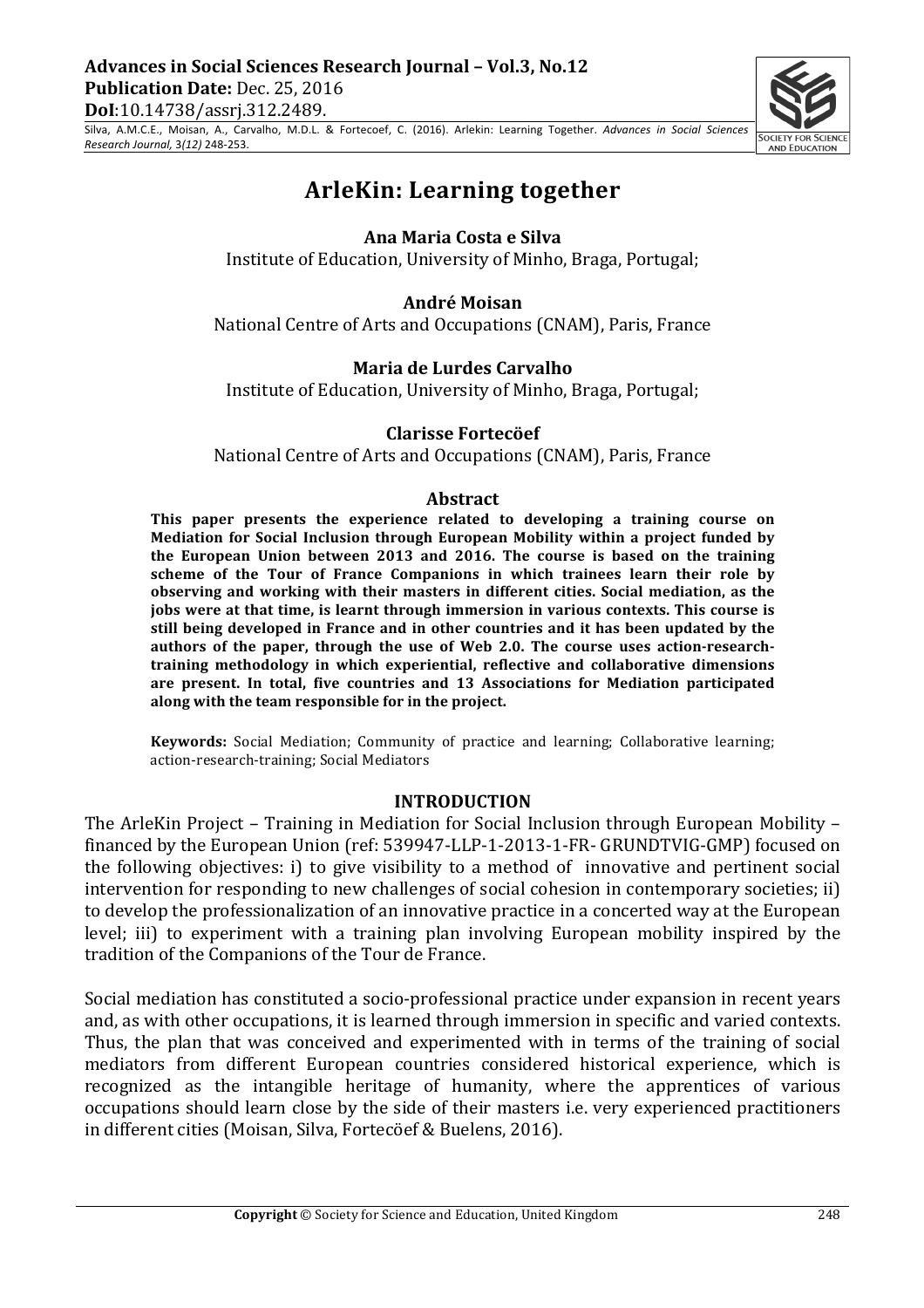This historic training plan, which was taken up in this Project for the training in mediation for social inclusion, was updated with contemporary resources such as Web 2.0 and it constituted a first experience in the definition of an enduring training plan. The Practitioner-Mediators (PM) were welcomed by the Specialists in Mediation (SM) in institutions from various European countries (Belgium, France, Italy, Portugal and Spain), who shared their learning through a participative site on the Internet.

The ArleKin Project had another objective; namely, the constitution of a professional and European community for Social Mediation, through the creation of a network of professional organizations and training in Mediation for Social Inclusion (MSI), as a support for its realization. For such, a European partnership was constituted with different partners, who were associated with organizations of mediation and training and research institutions, like the Institutions of Higher Education. Therefore, collaborations were developed at the European level between universities, cities and various networks of international social organizations of Mediation, so as to strengthen structured exchanges between the mediators - both at the institutional level and at university level - with the objective of sharing and challenging the practices and representations concerning the activities of social mediation. The objective was to identify what there was in common in the practices of social mediation, while respecting the diverse forms of its fulfilment in specific contexts in each country.

Communication between the members of this community of learning and practice – professors, researchers and mediators – in these European micro-systems, as well as at the macro level of the Project, were facilitated by the fact of their shared and common interests and diverse knowledge and in the professional sphere, that is to say, by their mutual involvement and by their shared repertoire and negotiation (Wenger, 2001).

#### WORKING, REFLECTING AND LEARNING TOGETHER: THE CONSTRUCTION OF A **COMMUNITY OF PRACTICE AND LEARNING**

The community of practice and learning is a space for sharing experiences, knowledge and learning with space for the definition of interests and personal, professional and academic objectives. It was - in the case of the ArleKin Project  $-$  a space for sharing between the academic community, mediators and organizations that intervene in the field of Mediation for Social Inclusion. Also they are spaces with the capacity for contributing to knowledge, research and experience, to the objectives that are common to everyone, to objectives common to some groups, as well as to individual objectives. In this sense, "the community of learning is, in general, an open space for questioning and reflection about specific themes, which contain and celebrate the diversity of disciplinary perspectives and the crossing of practical and academic knowledge. It can be imagined as a space of co-operative learning from an initial identification of the experiences and knowledge and the active search for responses to the questions that anyone could formulate within the community" (Silva, Piedade, Morgado, & Ribeiro, 2016, p. 21).

The ArleKin Project constituted a community of practice, learning and professionals at the European level of Social Mediation, which we called 'The ArleKin Community' (ArC). Naturally the ArleKin Community, which was imbued in a process of research and self-reflection, followed up on characteristics of collaborative action-reflection-research by looking for more knowledge from the practices of MSI and its improvement from a wider and deeper, as well as a wiser and comprehensive perspective (Kemmis & McTaggart, 1988).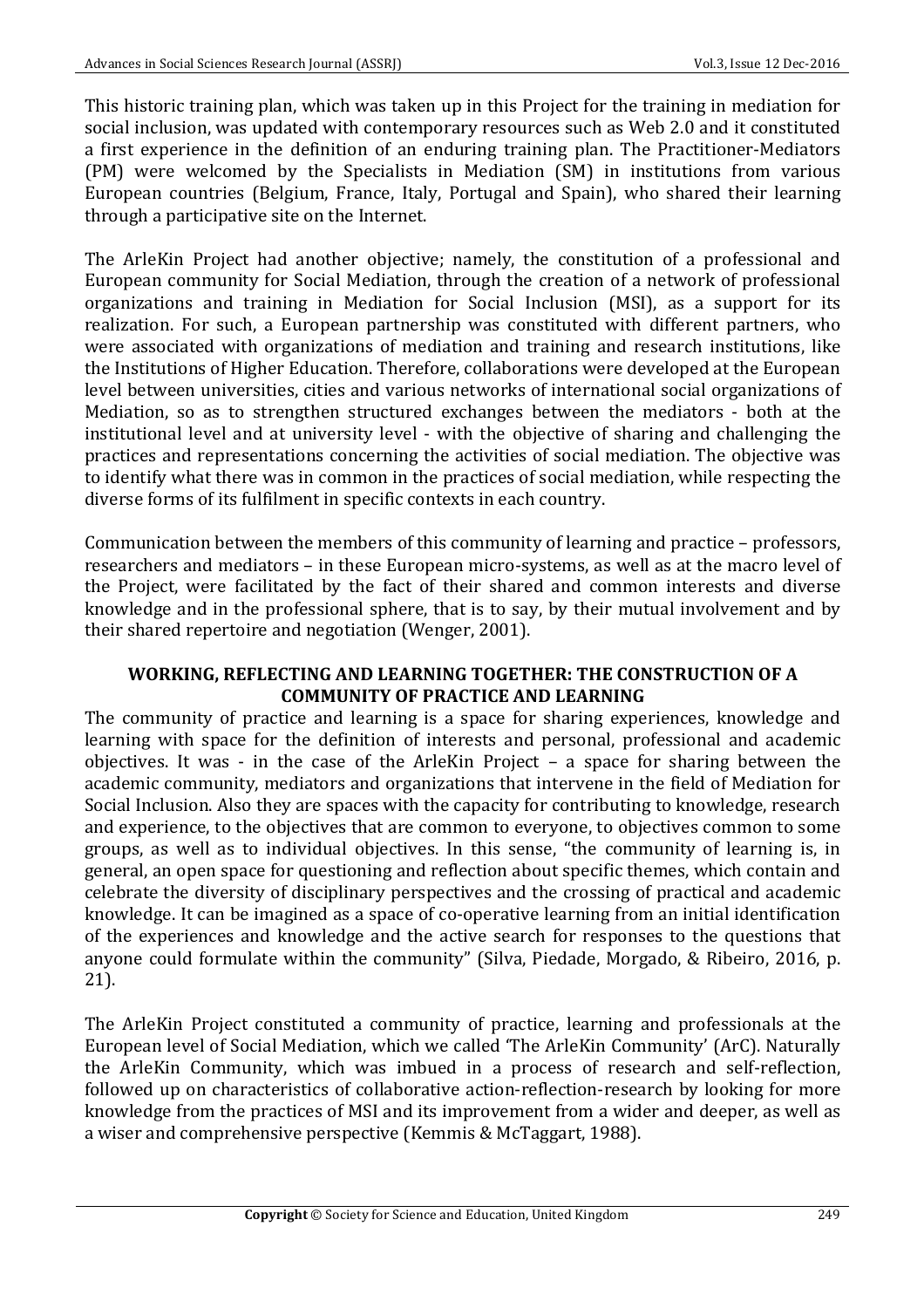Silva, A.M.C.E., Moisan, A., Carvalho, M.D.L. & Fortecoef, C. (2016). Arlekin: Learning Together. Advances in Social Sciences Research Journal, 3(12) 248-253.

The community of practice and learning was associated with the notions of work-based and collaborative learning, whose potential is more and more recognized in the context of lifelong learning and professional and organizational development (Wenger, 2000, 2001). Nowadays, these communities are constituted and developed in virtual contexts, so as to make the most of distances and to strengthen availabilities. The 'ArleKin Community' (ArC) turned to these contexts systematically: i) through the Project website and that of Cayenne Virtual  $\cdot$  ii) by periodic meetings of the team via Skype; and also iii) by recourse to electronic mail.

The virtual and also face-to-face contexts in the various countries of the European partners were fundamental for the ArleKin Project to achieve its objectives through a collaborative methodology and the constitution of a community of practice and learning in a network (Dias, 2008).

Having as its aim the conception and implementation of an experimental training plan for Mediation for Social Inclusion by means of European mobility with the objective of validating the future modes of a durable training plan, the project progressed in various stages of work, which were previously identified and re-organized, when it was considered opportune, as the result of critically constructive debate and collaborative dialogue. So the various stages were implemented as shown in Figure 1.



**Figure 1 - The stages of the ArleKin Project** 

The various stages were developed in a progressive and non-linear way by being both concurrent and simultaneously interdependent from each other. Initially it started with a community of learning constituted by the members of the project team. This team was composed by academics from various scientific areas and professionals and mediators with whom were associated some participating observers; namely, political representatives in the case of Italy.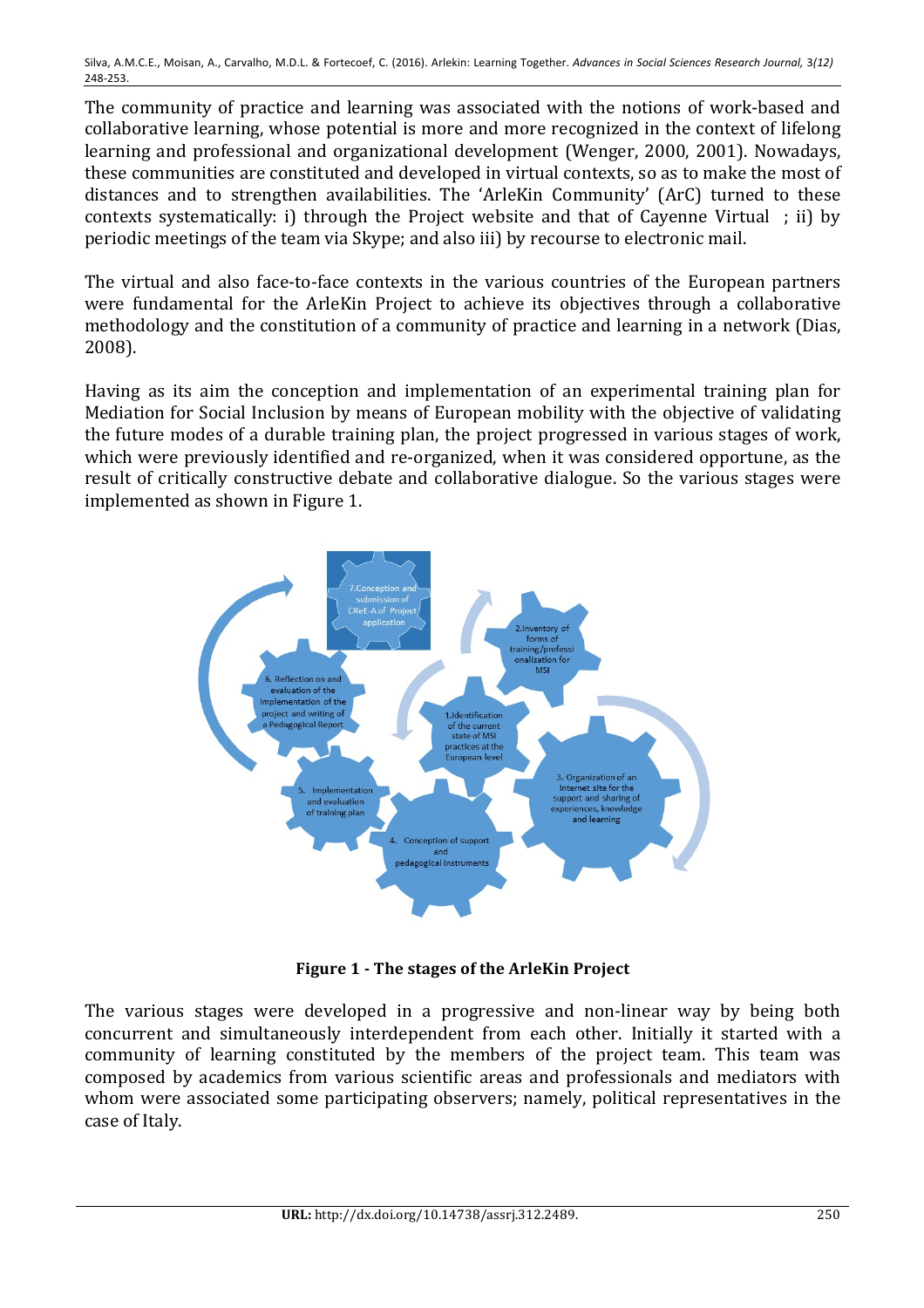Although each one of the stages had a responsible partner, all of the team members participated actively in diverse ways, through empirical research in their respective countries, writing up of parts of reports, meetings and daily work – both face-to-face and at a distance for debate and reflection about methodological procedures, inventories of research and collection information, sharing of doubts and experiences.

Still, for the fulfilment of the various stages the team in each partner country resorted to collaboration with their several participants in order: 1) to collect essential information about the state of the practices, training and research in Mediation for Social Inclusion in each country; 2) to participate in the Tour of Europe by the Mediators and Welcome Organizations; and 3) to share mutual experiences between academics, professionals, students, politicians and between other interested participants in the debate about MSI both in daily work and disseminations that happened in the various partner countries: Seville, Spain: Sicily, Italy; Braga, Portugal; Brussels, Belgium and Paris and Luneville, France.

Having, as its main aim, the implementation of the Tour of Europe by the Social Mediators and to conceive a training plan for the training and development of Social Mediator professionals, the ArC constituted a space and time of sharing and collaboration in the construction of knowledge and practices without frontiers, where Practitioner-Mediators (PM) were welcomed by the Specialists in Mediation  $(SM)$  in different territories and organizations – the Welcome Organizations (WO) - from various European countries. This mobility and immersion in different contexts of social mediation created opportunities for networks of interaction and work, therefore, promoting a space of sharing and dialogue  $-$  a community of practice  $$ between the mediators from the various organizations from the partner countries with the common objective of learning together (Wenger, 2006), as a higher form of learning, through shared group activities.

Figure 2 seeks to illustrate the progressive constitution and enlargement of the assembled community of practice and learning in terms of the objectives of the Project and as moderated by the ArleKin Team. It is a community, which has been open to dialogue, while also being participative, trans-national, inter-disciplinary and pluri-institutional and which was making progress in communication, participation and collaboration in its review and consolidation of the aim and objectives of the ArleKin Project.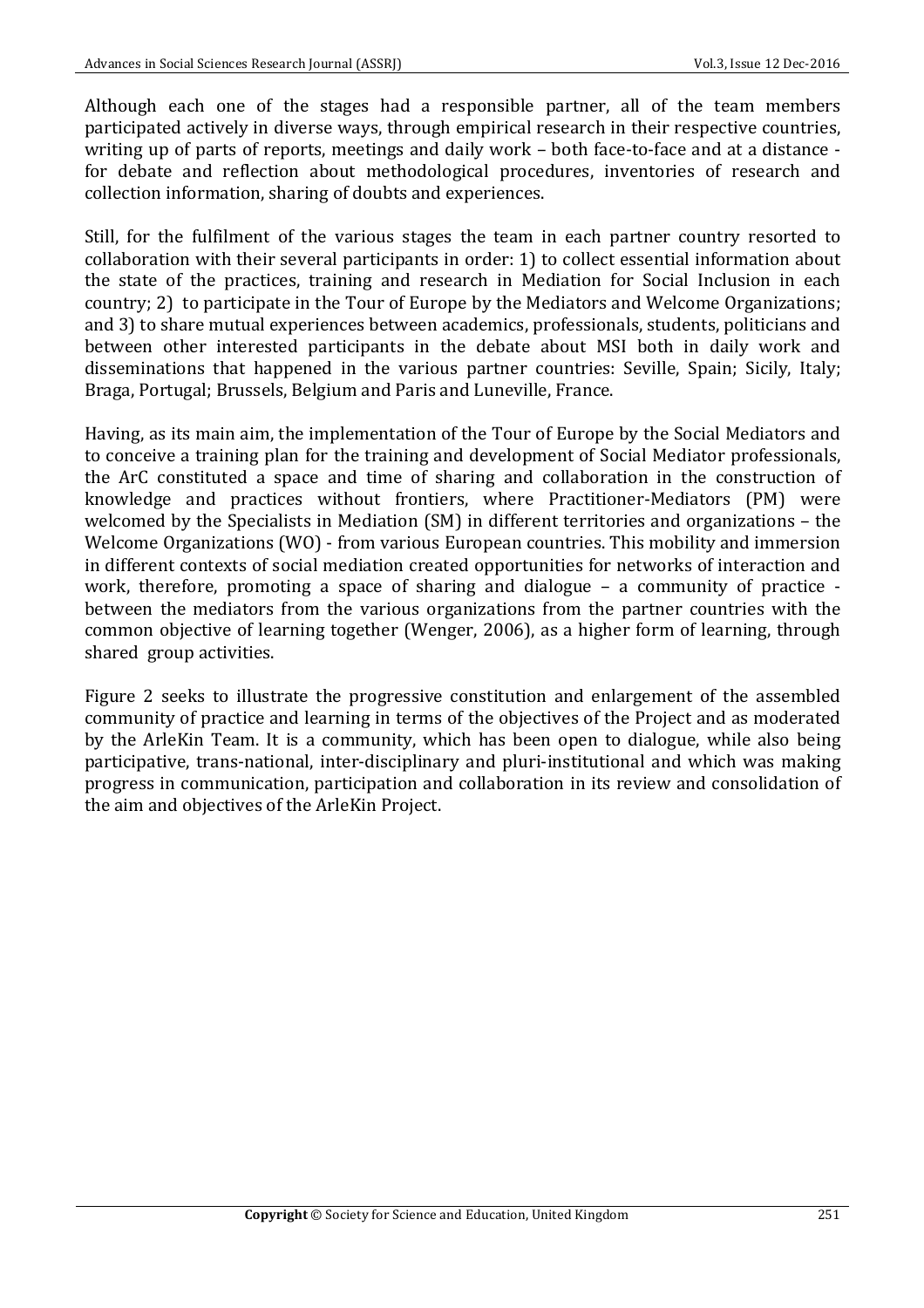

**Figure 2. Constitution and consolidation of the community of practice and learning** 

This progressive consolidation of a community of research, training and learning permitted the expansion of its objectives in the making of a new project for the construction of a European space of mediation for social inclusion. This project, entitled Creation of a European Space for Mediation for Social Inclusion [CreE-A] was submitted to the EACEA under Action KA 3 (Call: EACEA/05/2016, Social inclusion through education, training and youth) and was approved in July 2016 for three years.

# LEARNING TOGETHER: FROM SHARED KNOWLEDGE TO THE CONSTRUCTION OF **CREATIVE KNOWLEDGE**

The Project permitted the validation of the non-explicit action-research methodology from the start. As one of its objectives was the constitution of a professional and European community for Social Mediation, it did not depart from its previous explicit intention of attaining its objectives through a process based on an approach of collaborative research and training. However, the process and the results achieved permitted the validation of an unanticipated methodology and the construction of a community of practice and learning that is considered appropriate for the professionalization of Social Mediation. In other words:

- Social Mediation is an emerging profession;
- Its professionalization is demonstrated by its identification of the diversity of its practices, knowledge and mutual sharing;
- The knowledge of the mediators is fundamentally a knowledge of experience, an unspoken, non-formalized integrated experience and, since it is acquired through experience, it is a tacit knowledge;
- The model of training-learning of the Companions of the Tour of France offered a training plan that allows one, through immersion, to place oneself in contact with the experience of the Specialists of Mediation (SM) and with tacit knowledge, as a means of socialization. Through the Final Report (Chef d'Ouevre), the Practitioner-Mediators (PM) explained the knowledge of doing of the Mediators of the Welcome Organizations and, in this way, transformed this knowledge of doing into professional knowledge at